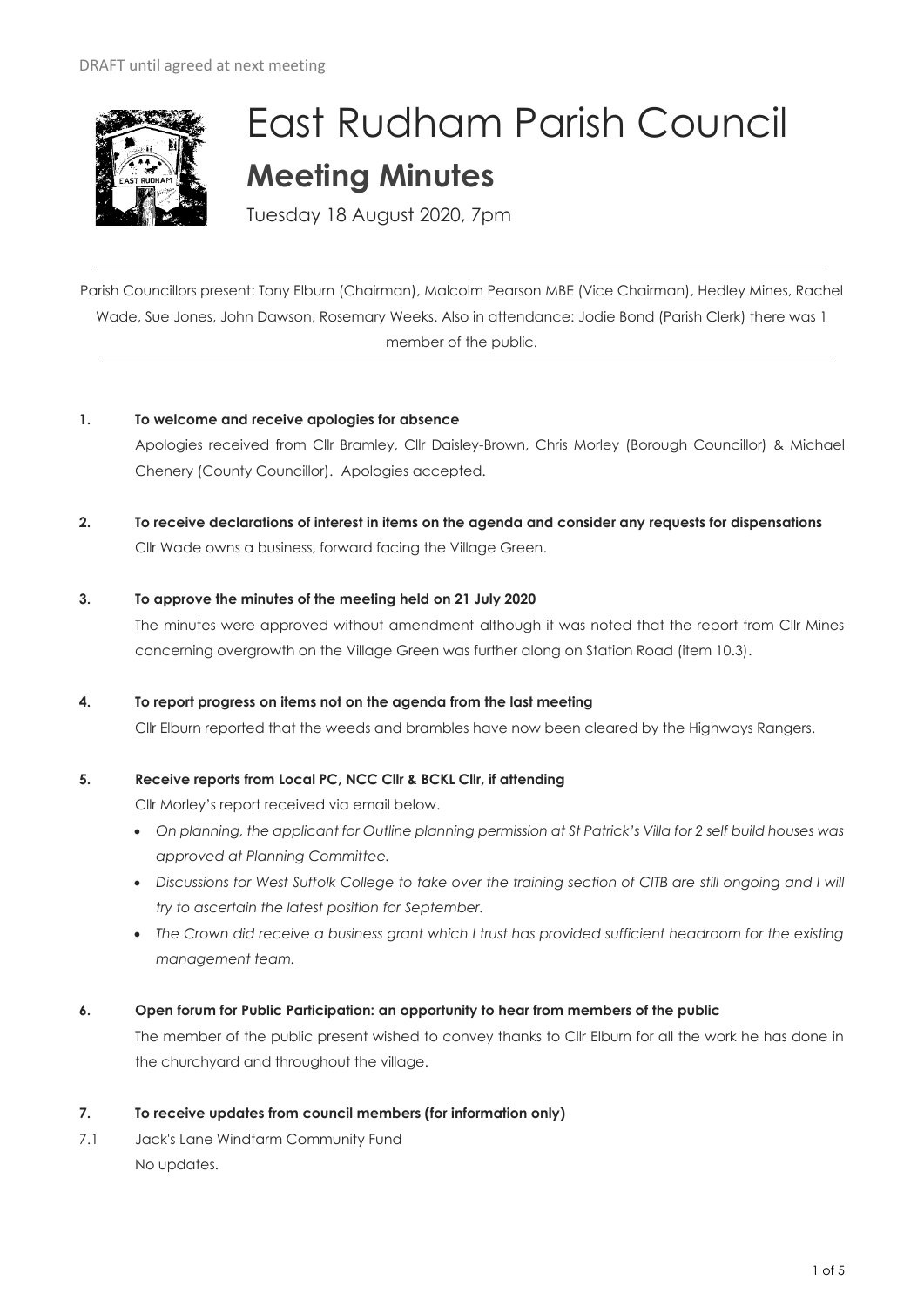#### 7.2 SAM2

Cllr Mines reported as follows: -

The SAM2 had been moved from north of the Village Green to Station Road.

The data recorded at this location during lockdown showed a top speed of 70mph and 33.7 average on the 85<sup>th</sup> percentile.

The data recorded over the past 4 weeks at this location showed a max speed of 75mph at 4.05pm (assumed this was an emergency vehicle).

The new village gateways were installed for half of this time, and appear to have had a positive effect on the average speed. The data will be checked again at next meeting to see whether the gateways have a further positive impact on driver's speed.

The data has recorded that drivers are speeding most frequently before 7am and after 7pm, therefore it may be difficult to request a Police Speed Trap to be set up to capture these drivers.

#### 7.3 Overhanging Boughs on A148

Cllr Elburn advised that a survey had not yet been received from Highways. Usually an annual inspection is carried out.

There are some trees that may need attention on the south side of the Village Green but it is thought that there may be a TPO on one of them. Cllr Pearson will check this and if there is not a TPO the dangerous branches will be cut down.

# 7.4 Parish Partnership Scheme

The village gateways have now been installed. Cllr Wade felt that they are effective and are making drivers aware of their speed, all agreed.

Cllr Mines suggested that if gateways were installed in West Rudham too, they may help slow traffic coming from that direction also.

A new PPS funding application may be submitted for another set of village gateways (near Station Road). This will be considered further before making a decision.

# 7.5 Village Green Fencing Project

Update received from Cllr Elburn. Further to some chasing, the contractor has confirmed that the remaining section of fencing, between the defibrillator and the opposite side of the trod, will be installed Friday 21 August (weather permitting).

Cllr Elburn proposed that the final invoice, for the sum of £797, be approved and the final payment sent, once the work has been completed satisfactorily. All AGREED to approve this payment, based on the previously agreed quotation for the same amount.

Cllr Mines reported that a bicycle had been chained to the fence next to the bus shelter. It was discussed and AGREED that some signage would be installed to notify people that no bicycles, signs, banners or anything is permitted to be chained or attached to the fencing, by order of the Parish Council. A sign will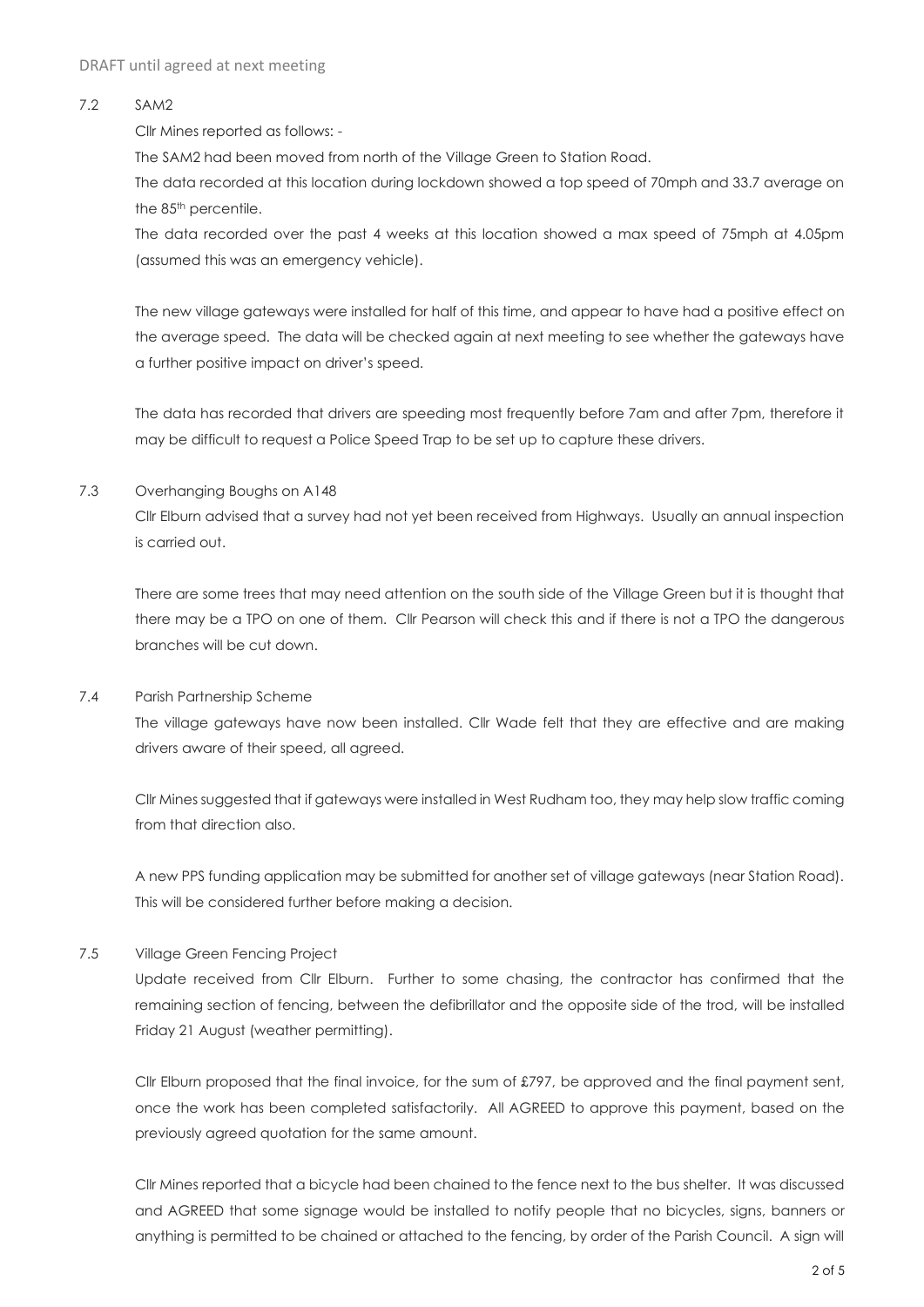also be installed to advise horse riders not to take horses or carriages over the green, as this affects the ground and makes it uneven, which then makes it difficult to cut the grass.

Clerk to look into byelaws and rules that may be implemented to further protect the Village Green.

#### 7.6 Conservation Area in Churchyard

Cllr Daisley-Brown was not present. Agreed to move until next meeting.

#### **8. Open Spaces**

• Village sign post update –Cllr Elburn and Cllr Mines had attempted to remove the old sign post, but it is stuck fast. The existing post has eroded away by approximately one third, close to the dome. However, it would support the winter sign, as that is less than half of the weight of the summer sign.

During the winter the whole post will be attempted to be lifted out again, with help, but if it is not possible the whole post and base may have to be removed and either rebuilt or replaced.

- Cllr Pearson has compiled a list of volunteers' tasks around the village. These tasks will be costed and budgeted for on an annual basis, in the event that volunteers suddenly could not continue to help. Cllr Pearson will circulate the list for Councillors to add to if necessary. Volunteers will still be encouraged.
- Cllr Wade is seeking permission for a temporary marquee to be erected on the Village Green for a week in November to host a Christmas Fair. The event would be organised with current safety guidelines in place, insurance, signage etc. There will be no activity before 10am or after 4pm during the week. All in favour and AGREED.
- It was reported that there is a lot of overgrowth on the footpath from the A148 opposite Groveside to the School, West Rudham FP4 and fly tipping on the common area in West Rudham. Clerk to report this to West Rudham PC and BC.

# **9. Playpark**

New bench from Little Owls update – Cllr Elburn has obtained a quote for a concrete base and a new bench from the previous supplier of the existing benches.

Little Owls will forward a cheque for their donation. Once received Cllr Elburn will order the bench. Cllr Elburn invited Councillors to meet on site and agree the exact position of the new bench when the time comes.

Cllr Dawson confirmed that the play area was opened in July and it has been well used since. Clerk has notified the insurance company.

There are a lot of weeds growing which are difficult to keep down without spraying.

The bank appears to be eroding quite badly at the front and rear and the screen at the front looks a little run down.

It was discussed and agreed that most of the play equipment could be replaced or updated. Cllr Wade wished to take this project on and source prices for new equipment and funding streams. All AGREED.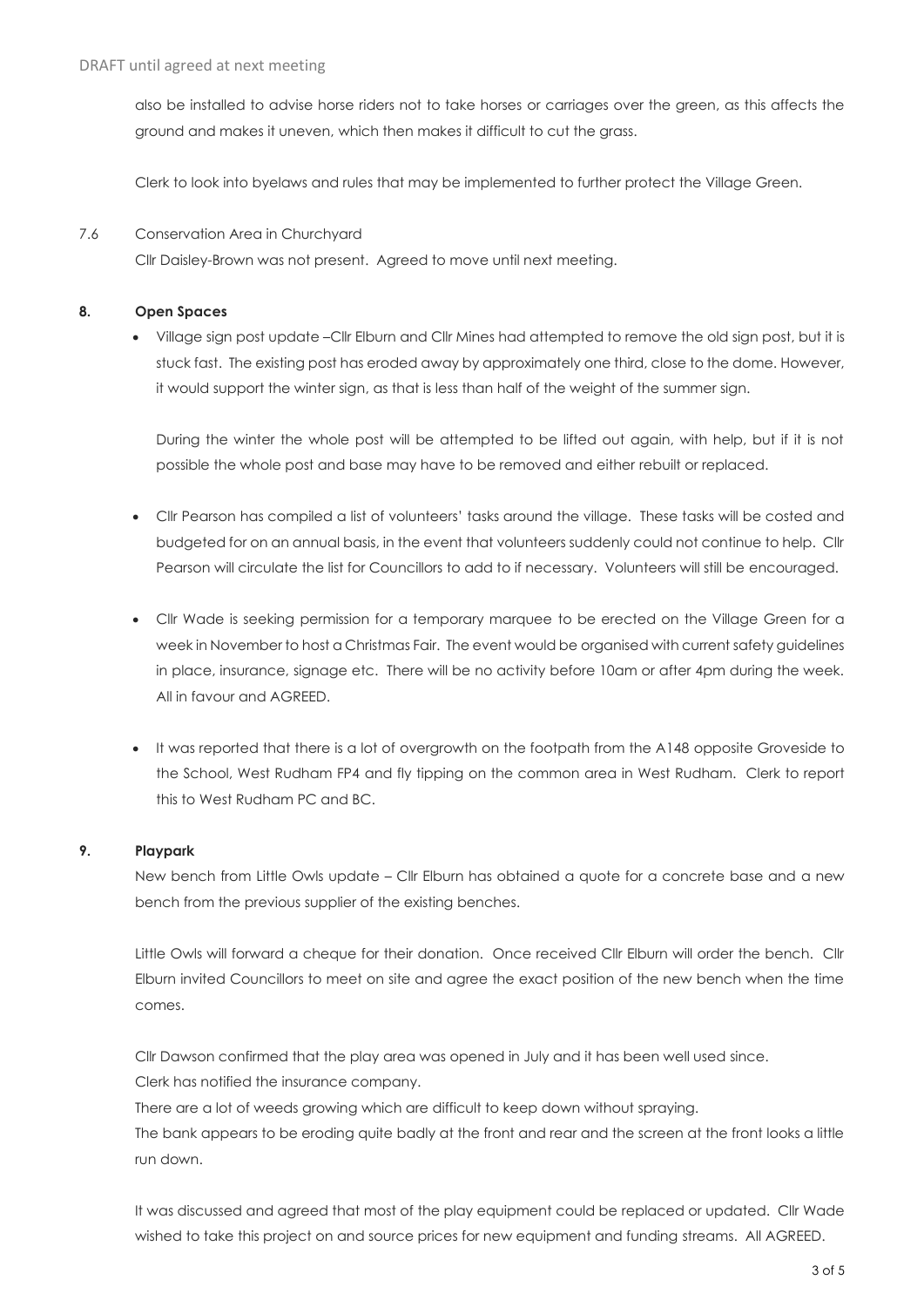#### **10. East Rudham Cemetery**

Cllr Elburn noted that the cemetery is being well maintained and a quote will be obtained for cutting the hedge on the inside boundary (which was last done 2 years ago).

Payment received for £55 from Abbey Memorials for a memorial inscription.

#### **11. Newsletter**

Any inclusions for the next issue to be received by 29 August so that it can be printed and delivered in early September. It will be delivered door to door again, which it was agreed is ideal as the news reaches those who do not or are unable to use the internet. It was agreed that the last issue (internet only) would not to be charged to advertisers, due to Covid19.

Cllr Mines would like to have an article from the Dewing Trust, such us 'The History of The Dewing Trust' so that local people have an understanding and awareness of the Trust. Cllr Weeks will make contact with the members of the Trust to discuss this.

Cllr Pearson will add an article about people's responsibility for maintaining hedges and overgrowth on their boundaries.

Clerk and Cllr Pearson will also provide a Parish Council report for the next issue.

#### **12. Planning Matters**

20/00292/F Broomsthorpe Hall Conversion of cart shed to annex **Resolved to support the application | KLWNBC decision - withdrawn.** 

20/00498 Leonardslea, Broomsthorpe Road Extensions and alterations **Resolved to make no observations | KLWNBC decision – refused.**

20/00662/O Land NW of St Patricks Villa, Back Lane, East Rudham Outline Application: Pair of detached self-build dwelling and garages **Resolved to make no observations | KLWNBC decision – granted.**

#### **13. Correspondence**

The Parish Council had received an email from a local resident requesting an update on the previous request for a new streetlight be installed in Bagthorpe Road. This area was surveyed by members of the Parish Council during dark hours in January. Some enquires were made, and it was established that it would not be possible to fix an additional lantern to an existing pole. Quotations were then obtained for a new street light, lantern and pole. The approximate cost to do this would be £3000. It would also have to be installed on private land, which could also prove costly and have its own difficulties.

This matter has been monitored and some action has been taken since this time. The hedge that was making it very dark has been cut back and has improved the light to the area. The closest existing